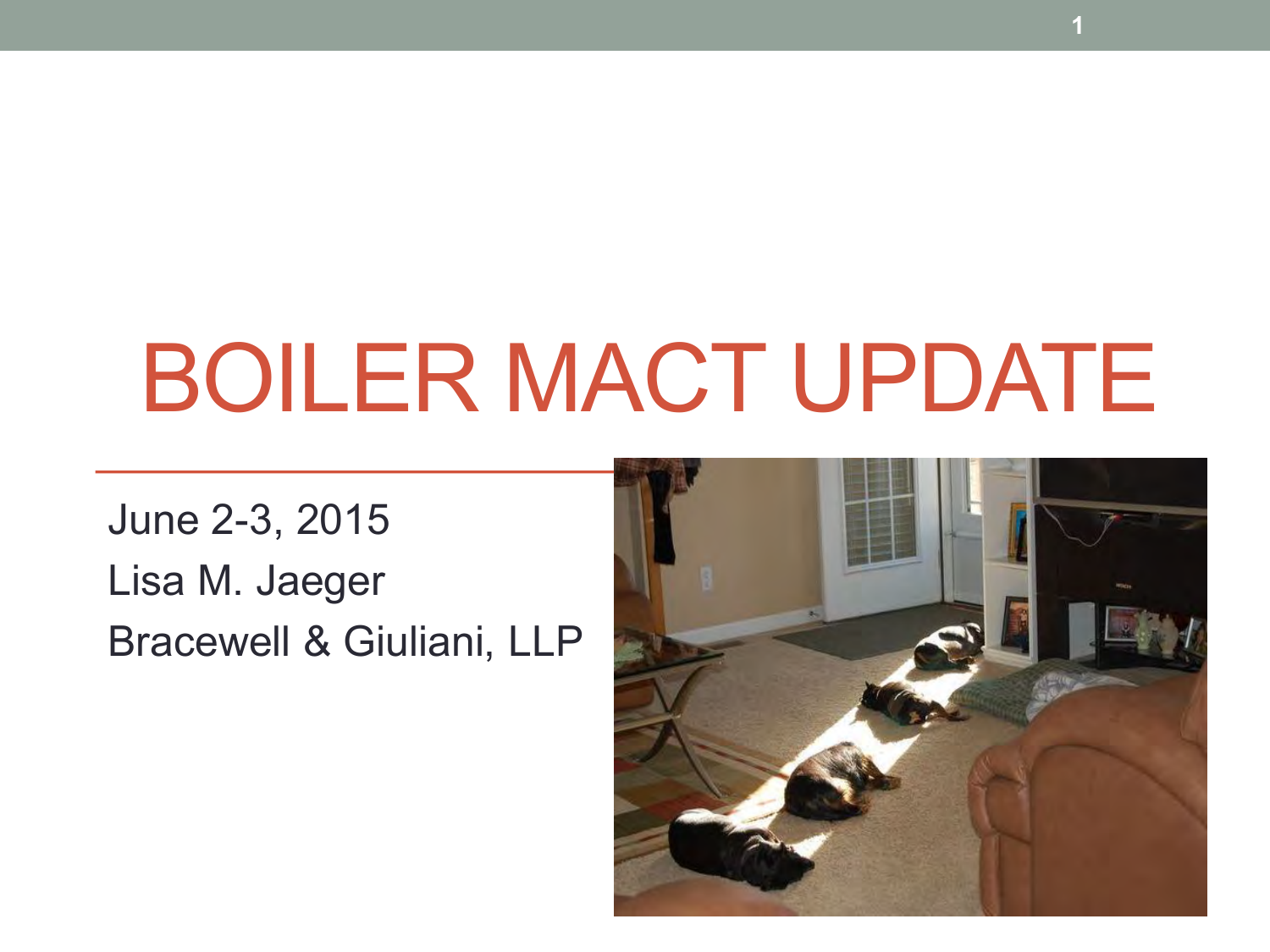### **NHSM** *Eco Services v. EPA* (11-1189)

Oral Argument 5-11-15 Judges Tatel, Wilkins, Sentelle (same for BMACT)

Degree of deference:

Key issues of debate

- "discard"
- CAA standards
- "sewage sludge"

Post-argument ENV letter

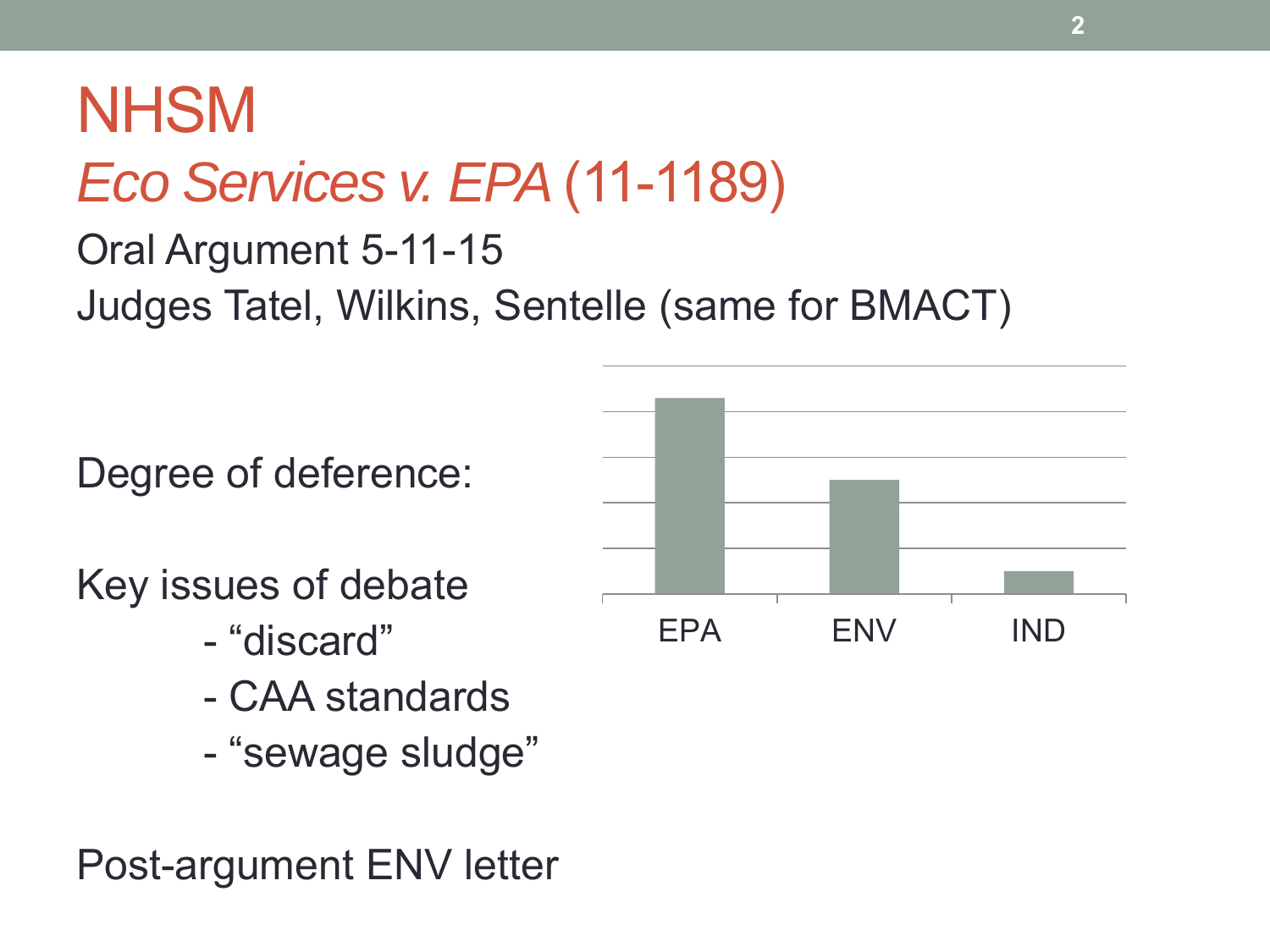### **NHSM** *Eco Services v. EPA* (11-1189)

| <b>ENV ISSUE</b>                                           | <b>EPA RESPONSE</b>                                                            |
|------------------------------------------------------------|--------------------------------------------------------------------------------|
| "Discard"<br>-Ordinary meaning<br>-tires, on-spec used oil | "Discard" = has not become part<br>of waste disposal problem                   |
| discarded by consumer                                      | On-spec used oil                                                               |
| be processed into non-waste<br>fuel                        | After discard, material cannot Tire collection programs not part<br>of problem |
|                                                            | Processing improves materials                                                  |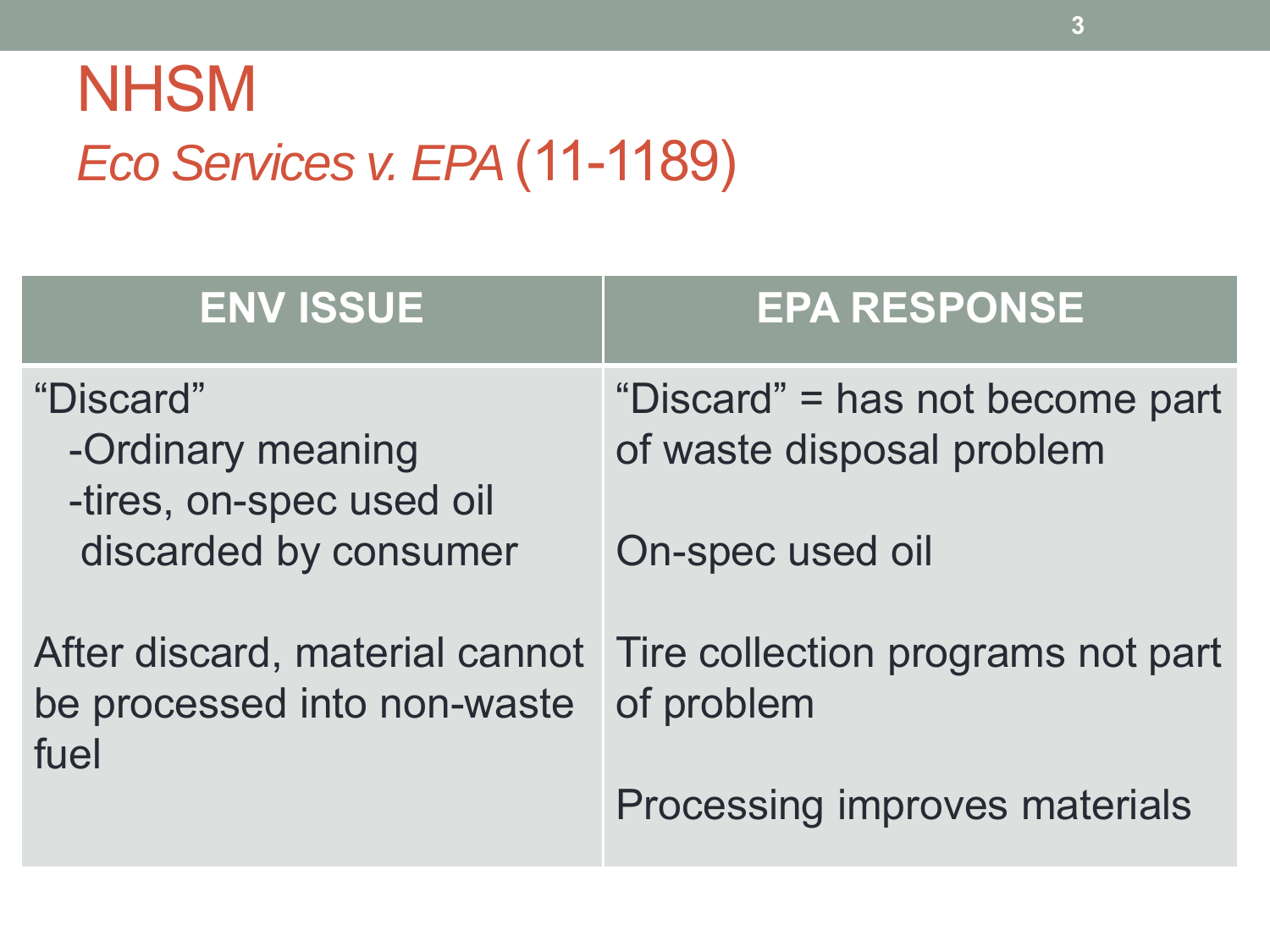### **NHSM** *Eco Services v. EPA* (11-1189)

| <b>IND ISSUE</b>                                             | <b>EPA RESPONSE</b>                                   |
|--------------------------------------------------------------|-------------------------------------------------------|
| Transfer should not trigger<br><b>RCRA</b> regulation        | Transfer raises concerns, is only<br>one factor       |
| <b>RCRA</b> sewage sludge<br>exemption eliminated by<br>rule | Sewage sludge not excluded from<br>reg as solid waste |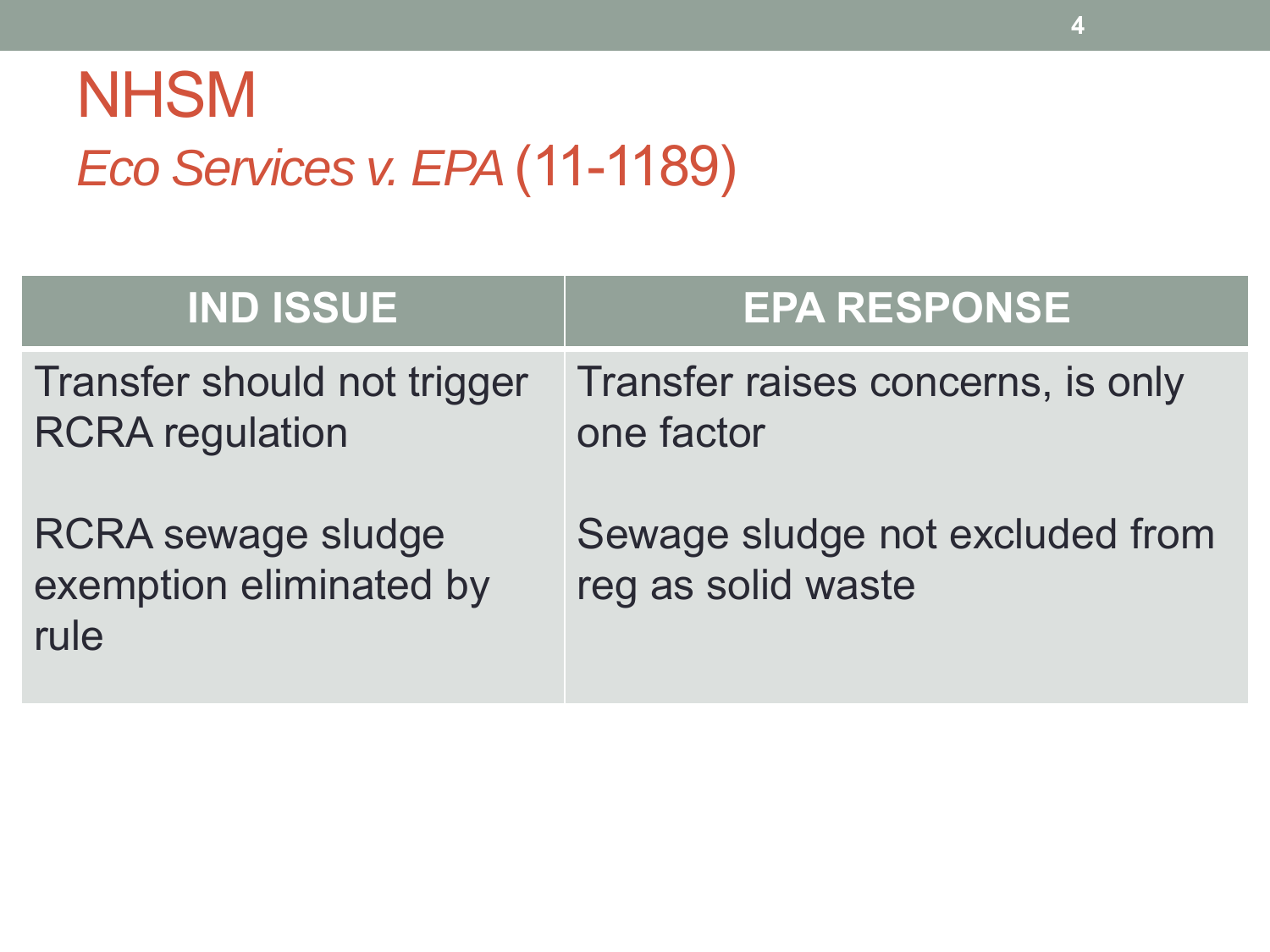#### **NHSM Combusted as Fuel – Waste or Fuel?**



**5**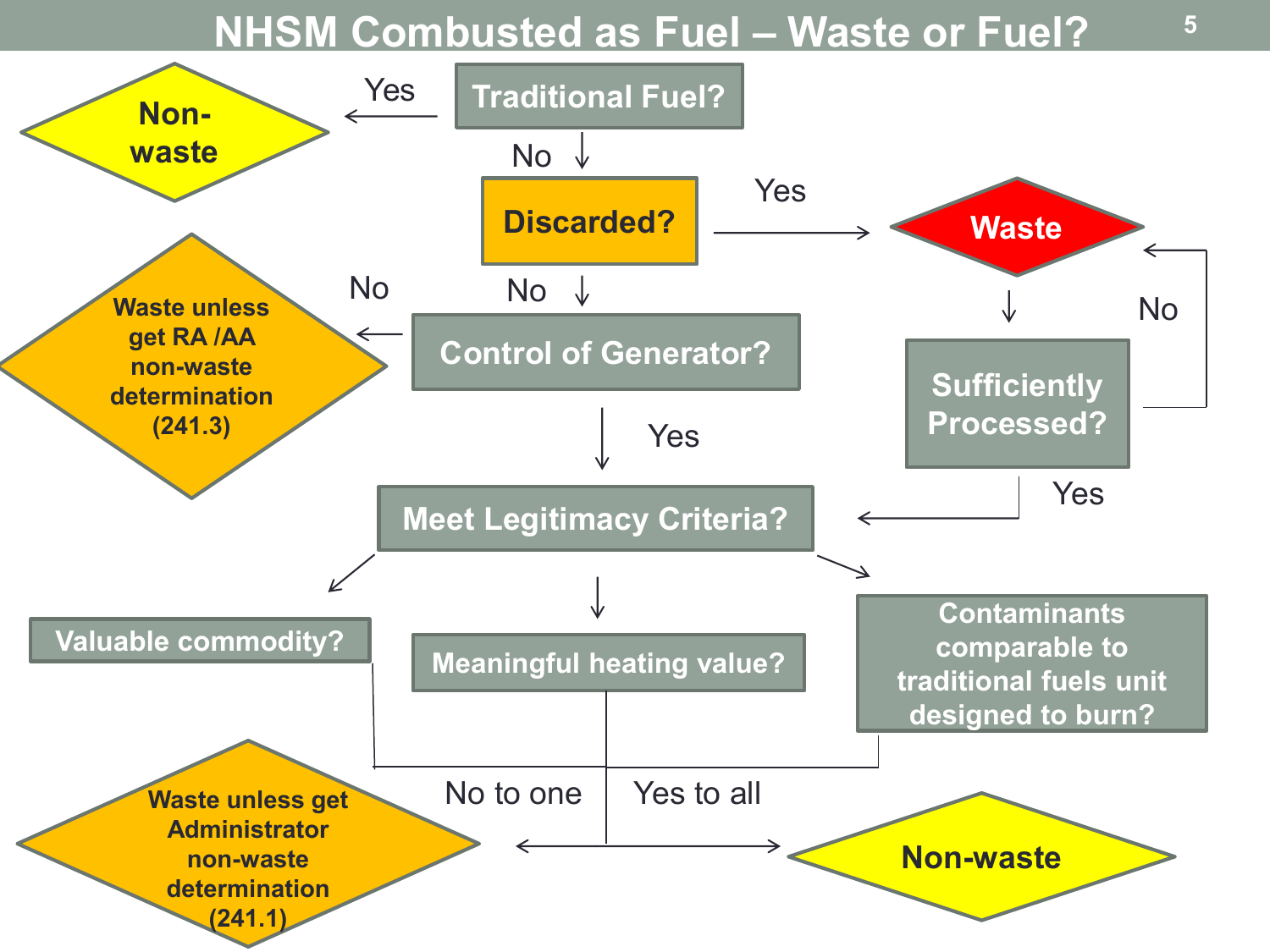#### BMACT/Area Source/CISWI





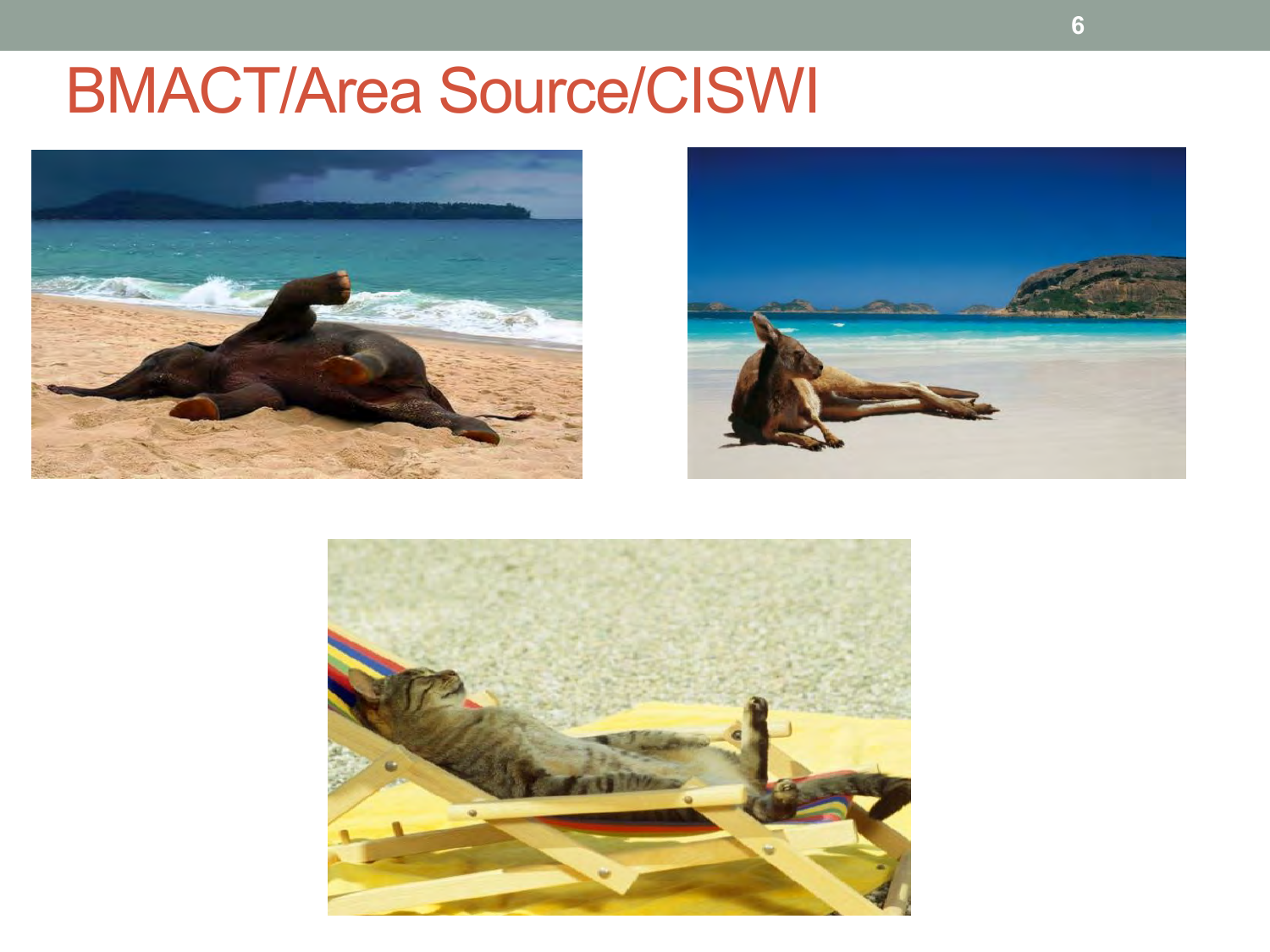CAA 112(c)(6)

Final rule signed 5-22-15



EPA: EPA met 112(c)(6) duty to regulate 90% of 7 HAP EPA gave notice in 1998 listing notice Can't collaterally challenge old final rules Use of surrogates legal Can petition EPA to change rule Can use 112(d)(6) 8-year review

Legal challenges (ENVs) due ~8-1-15 Possible IND intervention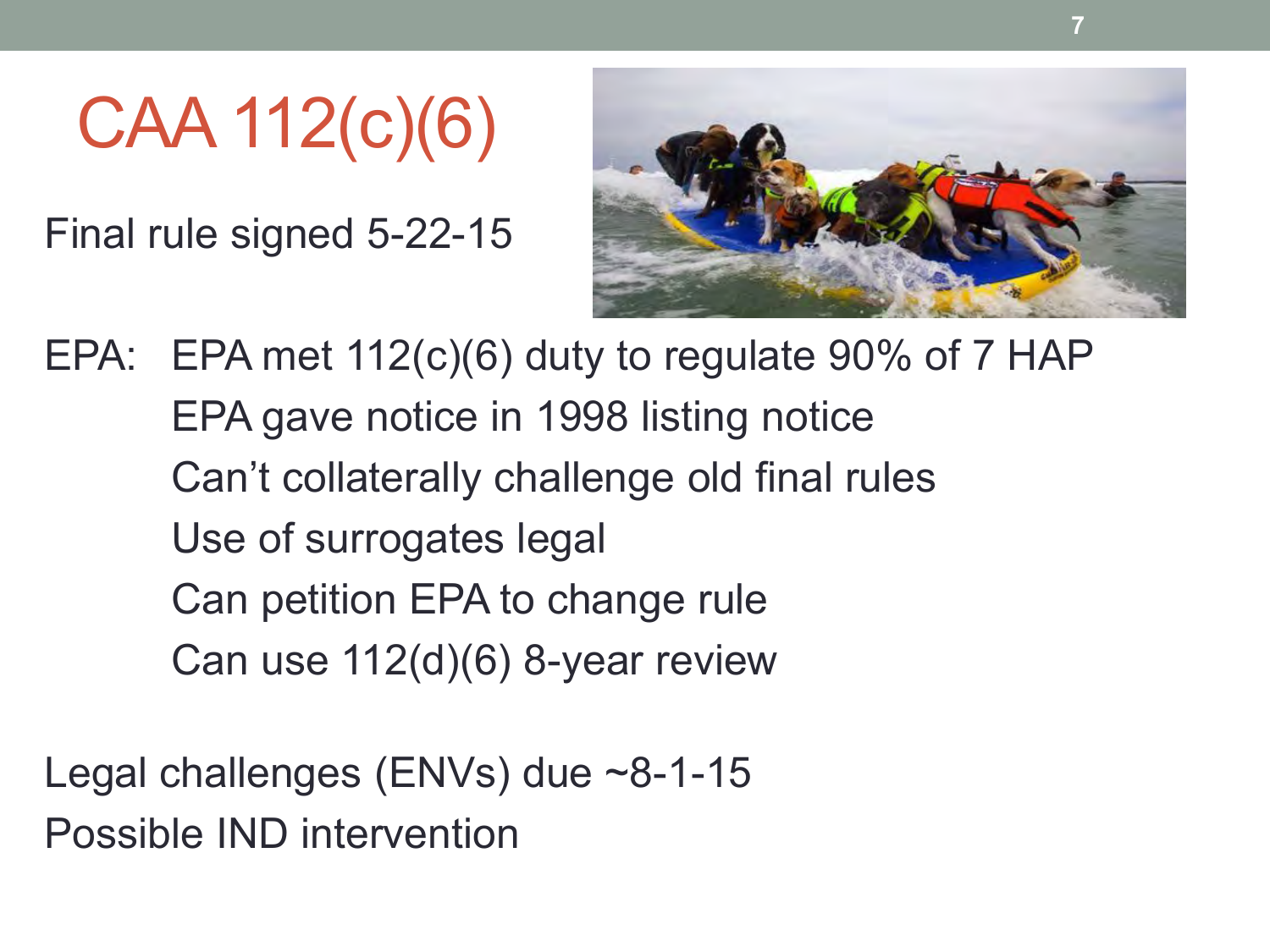#### RICE MACT *DE DNREC v. EPA* (DC Cir. 13-1093)

**Decision** 5-1-15. Garland Williams Randolph (opin)

- Rule mostly upheld
- Vacated: 100-hour exemption for backup generators for demand-response emergency & maintenance

Petitioners: DE DNREC, Conservation Law Foundation, Generators: FirstEnergy, Calpine, PSEG

- Int-Pet: Electric Power Supply Assoc
- Int-Resp: APPA, EnerNOC, EnergyConnect, GPA, Innoventive Power, KS Power Pool, NRECA

Vacating 100-hour exemption:

"EPA cannot get away so easily from its obligations under the APA to respond to 'relevant and significant' comments…an agency must respond sufficiently to 'enable us to see what major issues of policy were ventilated…and why the agency reacted to them as it did."

"EPA seeks to excuse its inadequate responses by passing the entire issue off onto a different agency. Administrative law does not permit such a dodge."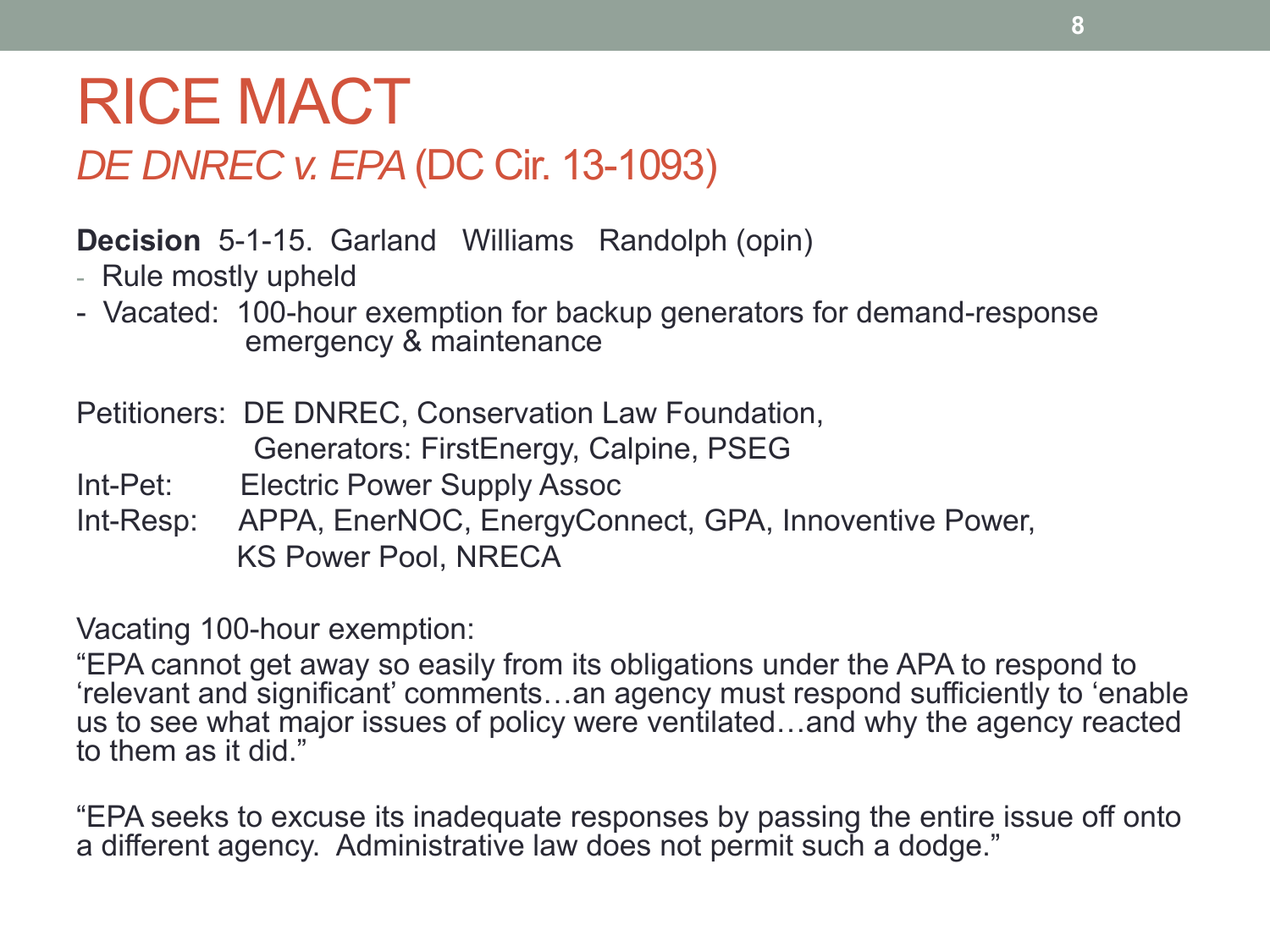### PVC MACT

#### *Mexichem Specialty Resins v. EPA* (DC Cir. 12-1260)

#### Decision 5-29-15. Rogers Kavanaugh (dis) Pillard (opin)

- Provisions upheld
- Issues pending Reconsideration no jds, no unreasonable delay
- No stay pending Reconsideration, no irreparable harm

#### Timing of Rulemaking

2009 EPA begins data collection

Apr 2012 Final rule

Sep 2012 Recon GRANTED

Apr 2015 Compliance date

May 2015 DC Circuit decision

Apr 2016 Recon finished per EPA

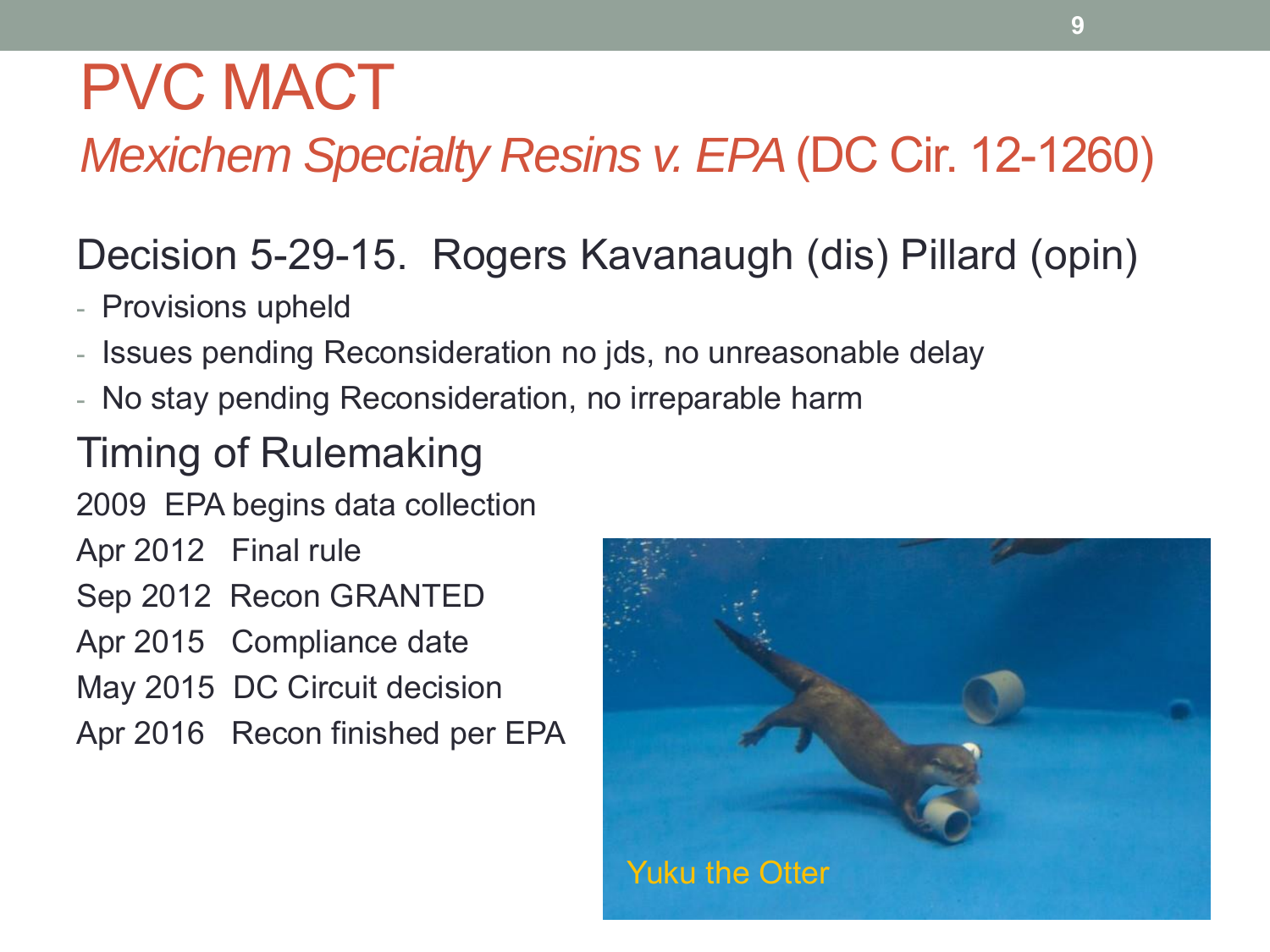Chromium RTR MACT

*Natl Assoc. for Surface Finishing v. EPA* (DC Cir. 12-1459)

- ISSUE: Must / may EPA reset MACT floor when doing 8-year RTR?
- CIBO joined coalition amicus brief
- Oral Arg 12-3-14

Off-site Waste and Recovery Operations RTR MACT *Eastman Chemical Co v. EPA* (DC Cir. 15-1147)

- tighter emission standards
- SSM adjustments
- compliance 3-20-18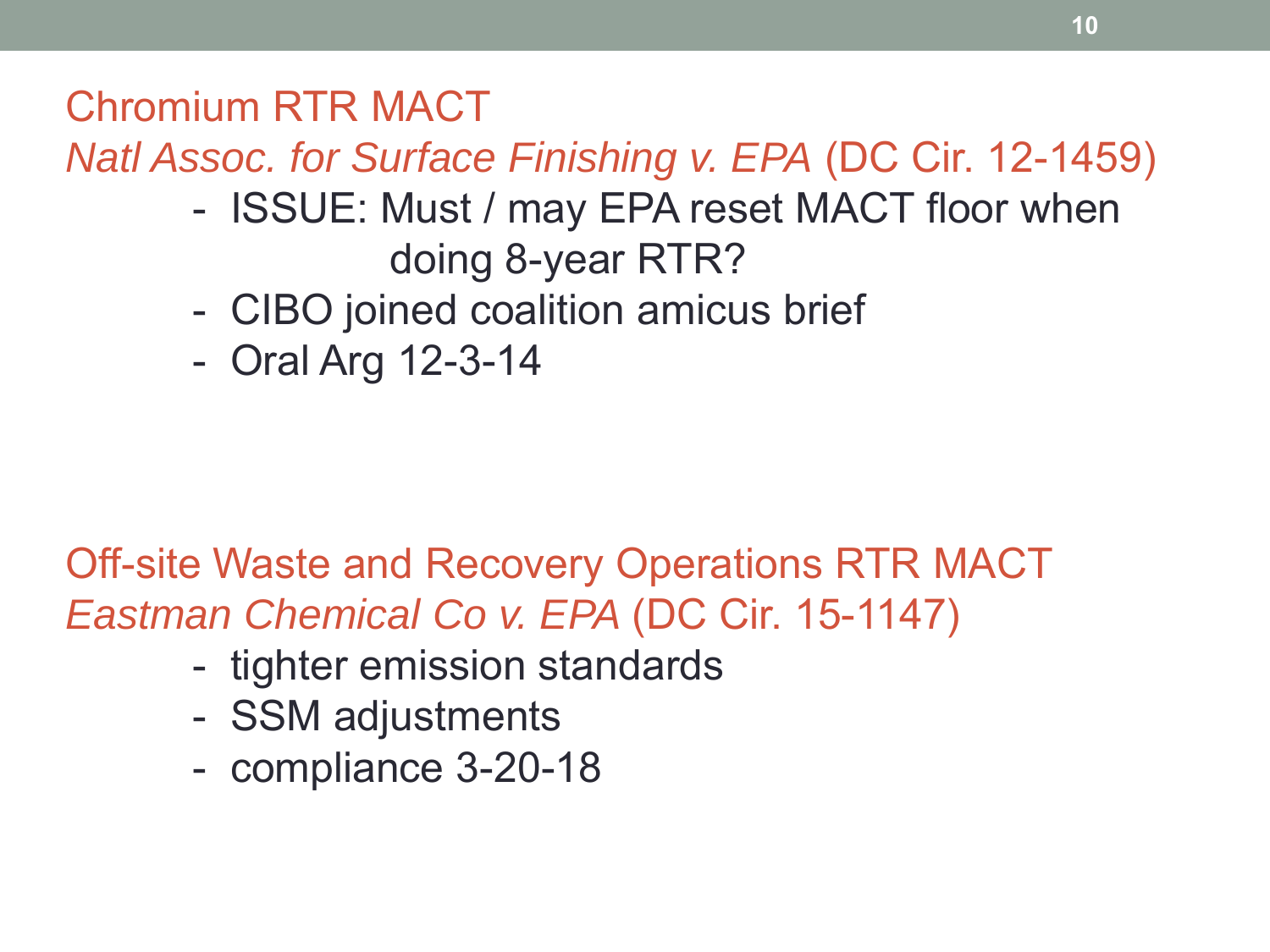### **MATS**

Supreme Court

-*Michigan v. EPA* (14-46) ISSUE: Cost consideration Oral argument 3-25-15 (waiting for decision)

Final SU/SD Reconsideration - 4-24-13

*-UARG v. EPA* (DC Cir. 15-1013)

-ENV Issues: EGU emissions first 4 hours after generation, No CEMS, other work practice or 4 hour exemption, work practice standards, 30-day averaging -IND Issues: definition of "startup", EGUs subject to work practice and numeric emission limits for common stack -Case in abeyance until Supreme Court decision

Proposed rule to remove affirmative defense provisions -SSM coalition likely to file comments